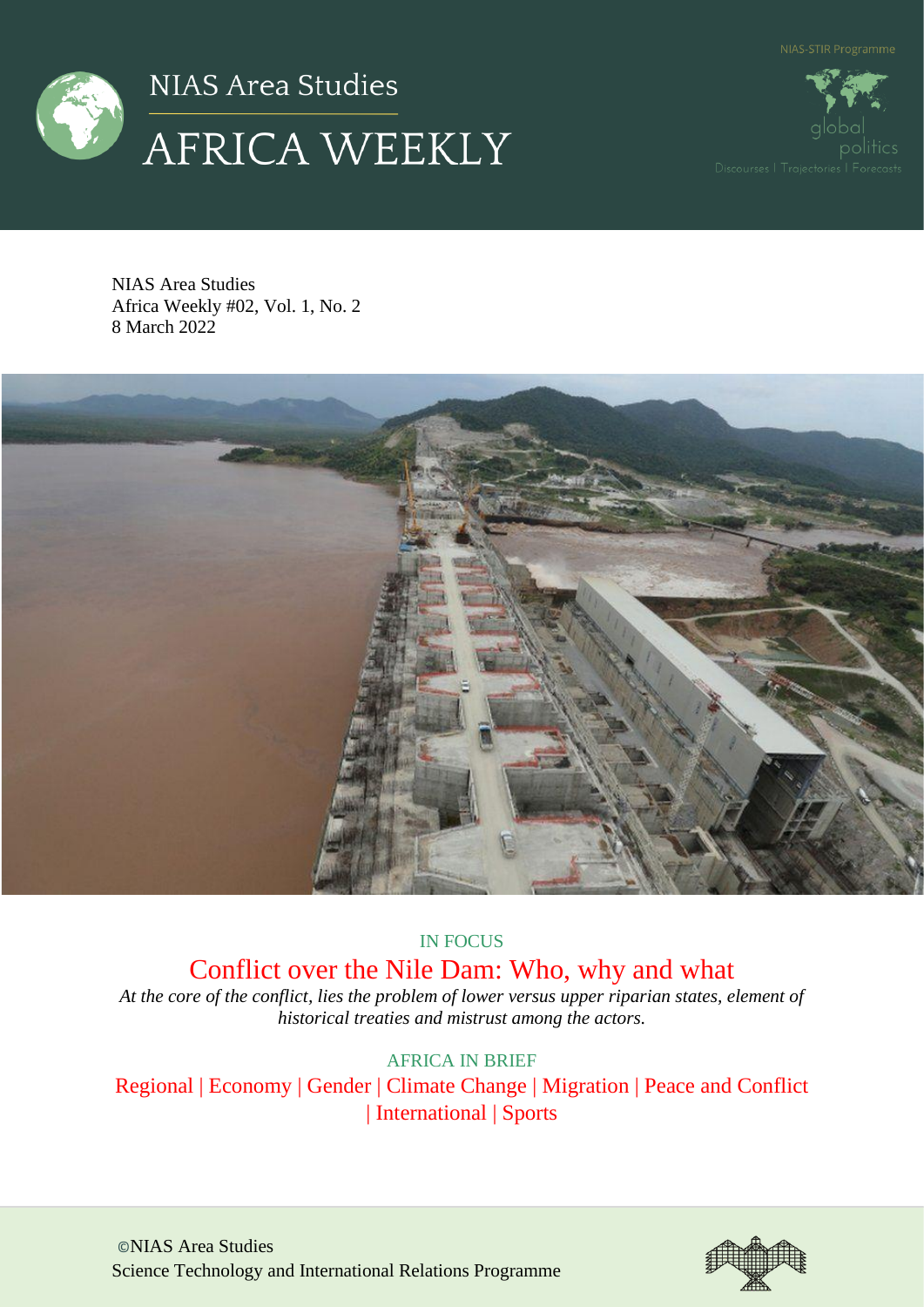# **COMMENTARY** Conflict over the Nile Dam: Who, why and what

*At the core of the conflict, lies the problem of lower versus upper riparian states, element of historical treaties and mistrust among the actors.*

# Apoorva Sudhakar



Image Source: The Economist

On 20 February, Ethiopia commenced electricity production at the Grand Ethiopian Renaissance Dam (GERD, also known as the Nile Dam). The move garnered criticism from Egypt and Sudan, who questioned the Ethiopian mega project. On 21 February, Egypt wrote to the UNSC wherein it termed the Ethiopian decision a violation of the Declaration of Principles of March 2015. Arab News quoted from the letter which said the Declaration "requires Ethiopia to reach a legally binding agreement on the rules to fill and operate the Renaissance Dam before the start of the filling and operation process."

In light of these developments, the following questions arise: who are the actors involved, what are their contentions and how has the conflict panned across a decade?

**Three major actors and their concerns** The conflict over the dam involves three actors, Ethiopia, Egypt and Sudan. The two tributaries of the Nile – the White Nile and the Blue Nile – converge in Sudan. However, the dam's location over the Blue Nile provides major control of the river to Ethiopia, which has already completed two fillings of the dam, thereby leading to friction with Egypt.

First, Egypt's contentions with the dam. Egypt relies on the Nile for over 90 per cent of its freshwater source for its nearly 100-million strong population and maintains that the damming of the river is an existential threat. The lower riparian country is currently undergoing a water shortage, is apprehensive of the speed at which Ethiopia has been filling the dam.

Second, the location of Sudan. The main apprehension of Sudan is that Ethiopia's filling of the dam will disrupt the water flow and, therefore, affect Sudan's dams. A BBC news report outlines that Khartoum's fears were aggravated in 2020 when Addis Ababa closed three diversion outlets, bringing down the lower stream flows and affecting Sudan's water stations for irrigation and municipal stations. Further, Sudan has also raised concerns regarding the safety of the dam's location as it is built close to the border of the two countries.

Third, Ethiopia's objectives behind building the dam. Addis Ababa believes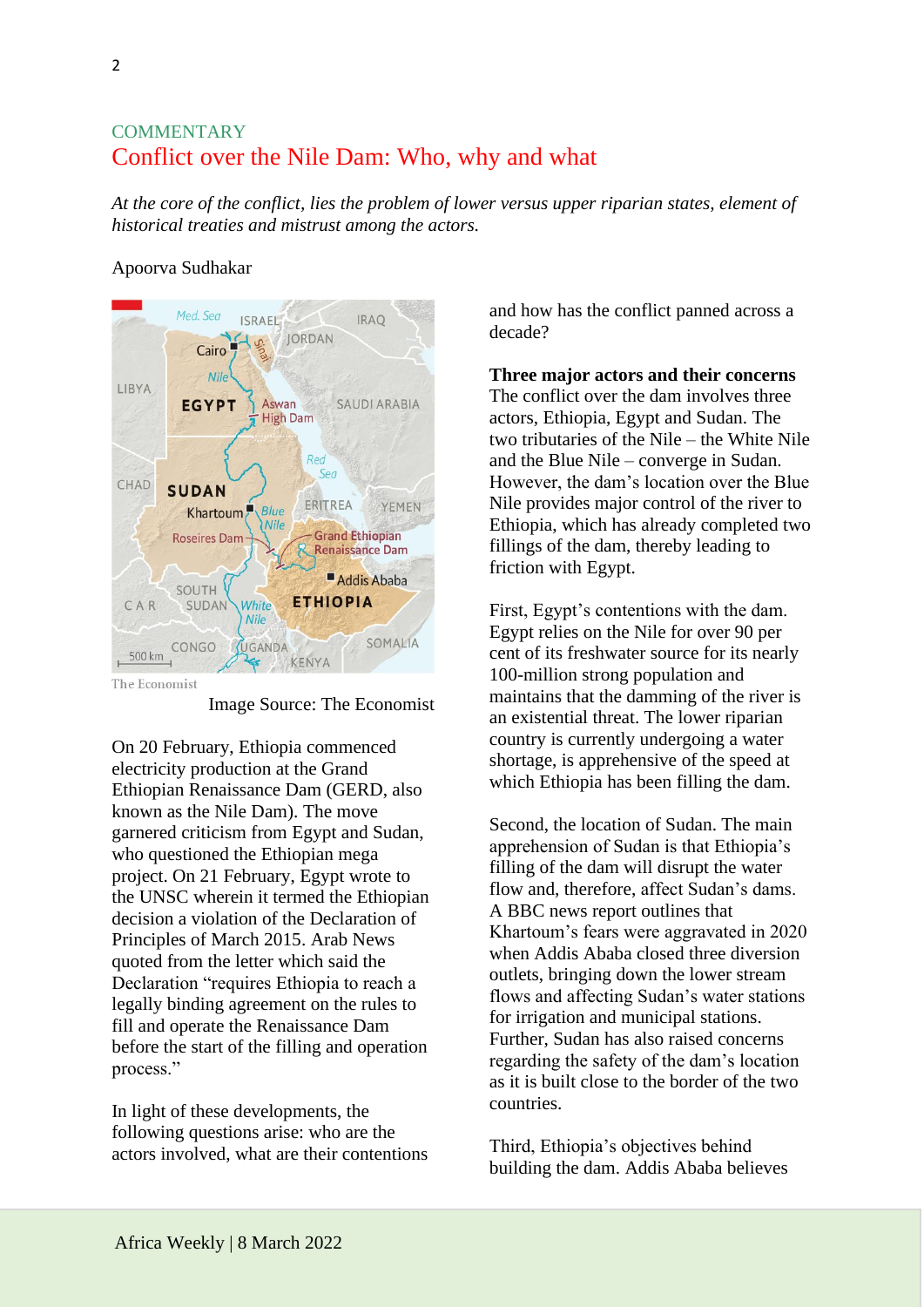the dam is key to its development and would solve its power problems. Further, the size and capacity of the GERD would generate surplus power that Ethiopia aims to export, thereby making the country Africa's largest power generator. Ethiopia firmly believes the dam would also solve the flooding problem in neighbouring country Sudan.

# **Conflict over the GERD: A brief timeline**

First, the announcement of the construction. In 2011, Ethiopia chalks out the construction of the GERD, and Egypt conveys its apprehensions over the specifications of the dam.

Second, setting up of impact study panels. In 2012, a committee comprising two members from Addis Ababa, Cairo and Khartoum and international experts was formed. In 2014, four members from the three countries form the Tripartite National Committee; however, several such committees fail to conclude their studies, leading to an impasse in the conflict.

Third, the signing of the Declaration of Principles. In 2015, to thaw the differences, Egypt, Ethiopia, and Sudan signed the Declaration of Principles. The Declaration outlines ten principles including cooperation, regional integration, sustainability, need for fair use of the Nile waters, peaceful settlement of disputes, etc.

Fourth, filling the dam and power generation. In July 2020, Ethiopia began the first filling of the dam and fulfilled a target of 4.9 billion cubic metres. Similarly, in July 2021, Ethiopia fulfilled its target for the second year of adding

13.5 billion cubic metres. This fuelled the tensions between the three countries, especially between Egypt and Ethiopia. In February 2022, Ethiopia began power generation at one of the 13 turbines of the GERD.

#### **Drivers of the conflict**

First, the colonial treaties of 1929 and 1959. The 1929 treaty between Egypt and Great Britain granted 48 billion cubic metres of water and four billion cubic metres to Egypt and Sudan respectively. The treaty also provided a veto power to Egypt to object to construction over the Nile or its tributaries. This treaty was reinforced in 1959, when Egypt and Sudan bilaterally signed an agreement, and increased the water allocation to 55.5 billion cubic metres for Egypt, and 18.5 billion cubic metres for Sudan. On the one hand, Egypt maintains these treaties to be inviolable, and on the other, Ethiopia refuses to abide by the same.

Second, lack of agreement over the GERD. Egypt and Sudan contest the Ethiopian actions because citing the absence of a technical agreement on the speed of filling the dam and releasing water. While there is an agreement between the three countries on when the drop in water level will constitute a drought, Ethiopia has no consensus on how much water it will release; the country prefers to retain flexibility over decisions such as these. This has led to mistrust among the countries.

#### **What does the above mean?**

At the core of the conflict, elements of lower versus upper riparian states, historical treaties, and lack of trust are at play. Since the first filling of the dam, multiple rounds of talks have been held, but none have brought an outcome that all have accepted. Egypt has been insisting on international actors to assist in settling the issue. However, Ethiopia maintains that the issue is an African problem and prefers organisations like the African Union to play a bigger role.

#### **Specifications of the GERD**

The construction of the GERD, the biggest hydropower project in Africa with an estimated cost of USD 4.7 billion, began in 2011; as of 2022, 80 per cent of the construction is complete. The GERD is built over the Blue Nile with a 145-metre height, 1,780m length and a capacity of 74 billion cubic metres. Ethiopia aims to generate 6,000 megawatts of electricity.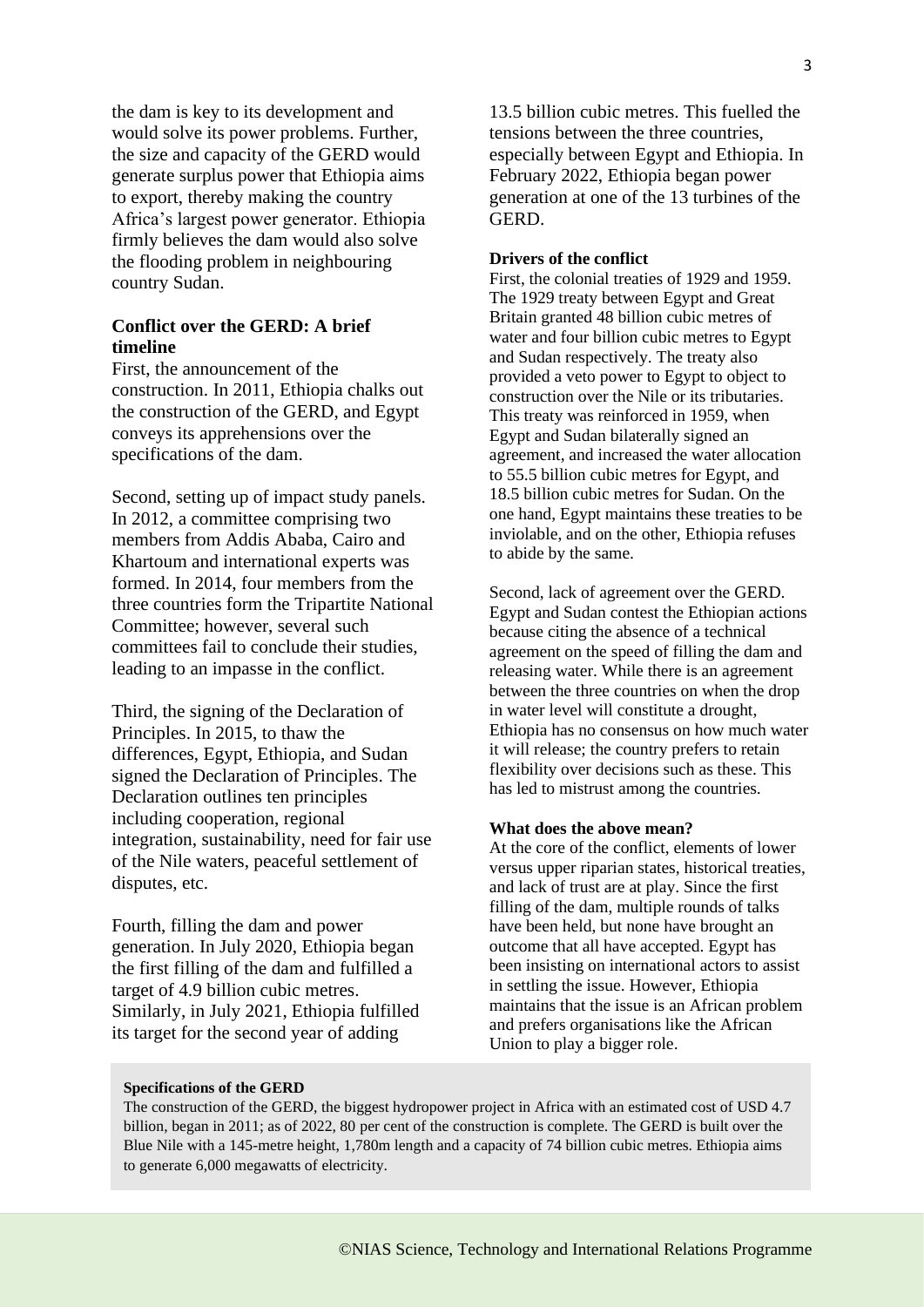## AFRICA IN BRIEF

1 March-8 March By Poulomi Mondal and Apoorva Sudhakar

## LIBYA

## UN calls on all rival factions to appoint a joint committee

On 4 March, UN advisor to Libya Stephanie William called on rival factions to try and resolve the country's constitutional arrangements. Williams sent letters to parliament and the High State Council calling for the nomination of six members each to form a joint committee. The development comes after Fathi Bashaga was sworn in as the new Prime Minister on 3 March in Tobruk in eastern Libya, and the incumbent PM in Tripoli, Abdul Hamid Dbeibah, refused to step down. (["UN urges Libya rivals to appoint](https://www.bbc.com/news/live/world-africa-60392223?ns_mchannel=social&ns_source=twitter&ns_campaign=bbc_live&ns_linkname=622200cbec502b53cd480a8c%26UN%20urges%20Libya%20rivals%20to%20appoint%20joint%20committee%262022-03-04T13%3A01%3A52.641Z&ns_fee=0&pinned_post_locator=urn:asset:fbb229ed-29e7-4db4-8e31-f069e48f57dc&pinned_post_asset_id=622200cbec502b53cd480a8c&pinned_post_type=share)  [joint committee,](https://www.bbc.com/news/live/world-africa-60392223?ns_mchannel=social&ns_source=twitter&ns_campaign=bbc_live&ns_linkname=622200cbec502b53cd480a8c%26UN%20urges%20Libya%20rivals%20to%20appoint%20joint%20committee%262022-03-04T13%3A01%3A52.641Z&ns_fee=0&pinned_post_locator=urn:asset:fbb229ed-29e7-4db4-8e31-f069e48f57dc&pinned_post_asset_id=622200cbec502b53cd480a8c&pinned_post_type=share)" *BBC*, 4 March 2022; ["Rival Libyan PM sworn in as tensions](https://www.bbc.com/news/live/world-africa-60392223?ns_mchannel=social&ns_source=twitter&ns_campaign=bbc_live&ns_linkname=6220e9f8ec502b53cd48091a%26Rival%20Libyan%20PM%20sworn%20in%20as%20tensions%20mount%262022-03-03T16%3A25%3A56%2B00%3A00&ns_fee=0&pinned_post_locator=urn:asset:e1434449-0ce1-40d4-a160-b2450639edff&pinned_post_asset_id=6220e9f8ec502b53cd48091a&pinned_post_type=share)  [mount,](https://www.bbc.com/news/live/world-africa-60392223?ns_mchannel=social&ns_source=twitter&ns_campaign=bbc_live&ns_linkname=6220e9f8ec502b53cd48091a%26Rival%20Libyan%20PM%20sworn%20in%20as%20tensions%20mount%262022-03-03T16%3A25%3A56%2B00%3A00&ns_fee=0&pinned_post_locator=urn:asset:e1434449-0ce1-40d4-a160-b2450639edff&pinned_post_asset_id=6220e9f8ec502b53cd48091a&pinned_post_type=share)" *BBC*, 3 March 2022)

#### EGYPT

## Egypt raises transit fees for ships passing via the Suez Canal

On 1 March, Egypt increased the transit fees for ships passing through the Suez Canal. The Suez Canal Authority maintained the increase in fees is "in line with the significant growth in the world trade" and would provide for the canal's "development and improvement of the transit service." The statement said there would be a 10 per cent increase in transit fees for ships carrying LPG, chemicals and other bulk products; there would be a seven per cent increase for vessels carrying natural gas, vehicles, general cargo, and multipurpose vessels; and, a five per cent increase on oil tankers and dry bulk vessels. The Authority however did not rule out the possibility of a revision or cancellation of the new rates depending on the developments in global shipping. (["Egypt raises transit fees for ships passing](https://www.africanews.com/2022/03/01/egypt-raises-transit-fees-for-ships-passing-through-suez-canal/) 

[through Suez Canal,](https://www.africanews.com/2022/03/01/egypt-raises-transit-fees-for-ships-passing-through-suez-canal/)" *Africanews,* 1 March 2022)

# TANZANIA

# Chadema Chairman released after prosecution drops terrorism charges, meets President

On 4 March, a session judge ordered the release of opposition leader Freeman Mbowe and three others; the decision came after the prosecution dropped charges of terrorism financing and conspiracy, against the four. Following the prosecution's decision, the judge called for the immediate release of the four from jail. Mbowe, the Chadema party's chairman, was arrested in July 2021 with several others, as they were scheduled to address a meeting demanding constitutional reforms in the country. Following his release, Mbowe met with President Samia Suluhu on the same day. Reuters quoted from the statement from Suluhu's office: "President Samia emphasised the need to join hands to build the nation, through trust and respect built on the foundations of justice." (["Tanzanian opposition leader freed after](https://www.aljazeera.com/news/2022/3/4/tanzanian-opposition-leader-freed-after-seven-months-in-custody)  [seven months in custody,](https://www.aljazeera.com/news/2022/3/4/tanzanian-opposition-leader-freed-after-seven-months-in-custody)" *Al Jazeera*, 4 March 2022) (["Tanzania's president meets](https://www.reuters.com/world/africa/tanzania-frees-detained-opposition-leader-mbowe-drops-charges-citizen-newspaper-2022-03-04/)  [opposition leader Mbowe hours after he is](https://www.reuters.com/world/africa/tanzania-frees-detained-opposition-leader-mbowe-drops-charges-citizen-newspaper-2022-03-04/)  [freed,](https://www.reuters.com/world/africa/tanzania-frees-detained-opposition-leader-mbowe-drops-charges-citizen-newspaper-2022-03-04/)" *Reuters*, 5 March 2022)

# DEMOCRATIC REPUBLIC OF CONGO Attack in northeastern DRC claims 20 lives

On 1 March, an attack in Kikura village in northeastern DRC resulted in 20 civilian casualties. The Allied Democratic Forces (ADF), a Ugandan militia that has claimed thousands of lives since 2013, is suspected of the attack. The latest attack took place amid a joint operation by the Congolese and Ugandan forces to end the massacres. In 2021, Congolese President Felix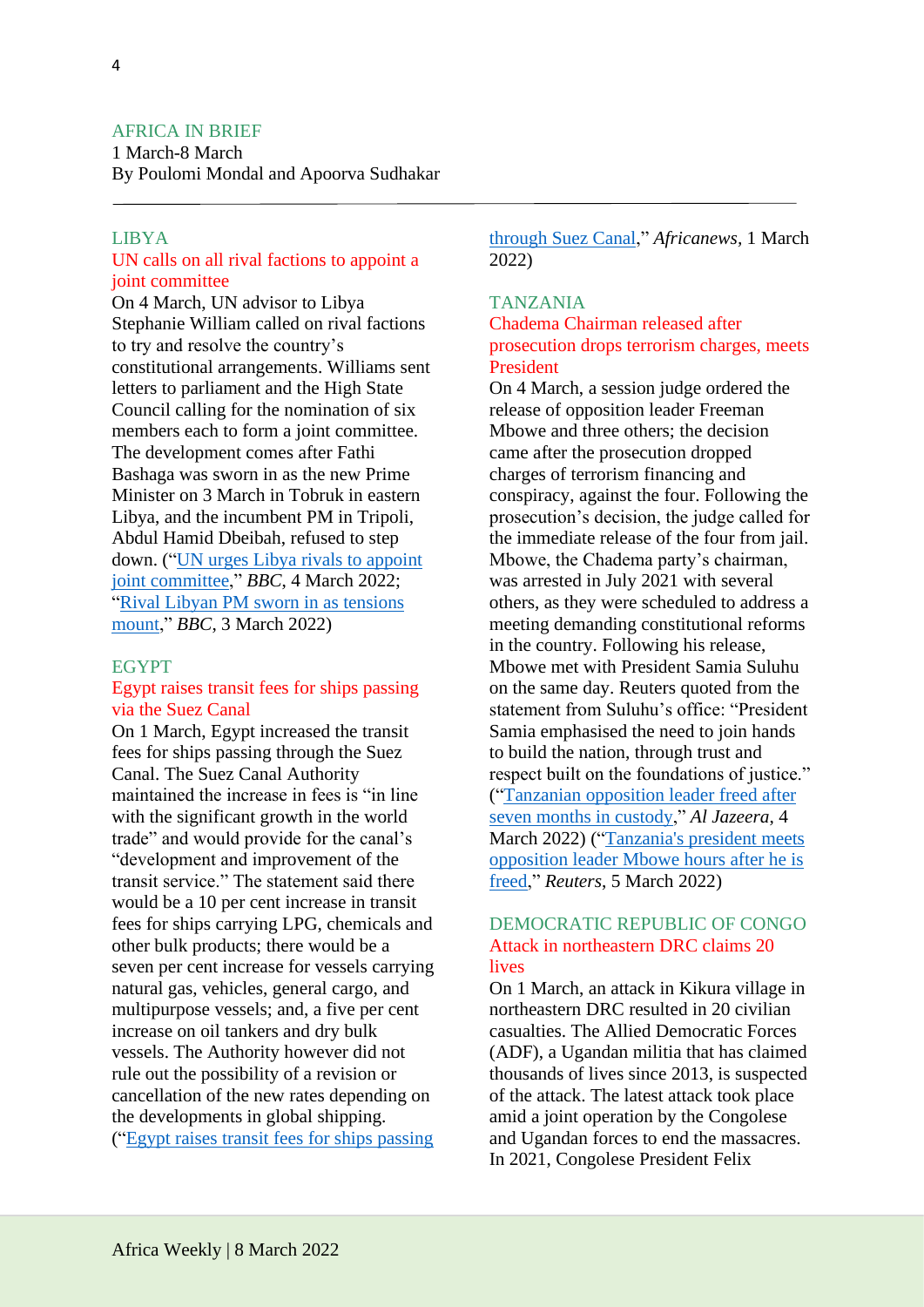Tshisekedi requested and allowed Ugandan forces to enter DRC and jointly chase the ADF fighters in the country accused of massive humanitarian violations since the 1990s during the DRC Congo crisis. (Lauraine Noelle Vofo Kana, ["At least 20 dead in northeastern DRC](https://www.africanews.com/2022/02/28/at-least-20-dead-in-northeastern-drc-after-attack/)  [after attack,](https://www.africanews.com/2022/02/28/at-least-20-dead-in-northeastern-drc-after-attack/)" *Africanews*, 1 March 2022)

#### BURKINA FASO

#### Military leader sworn in as President approves three-year transition

On 2 March, military leader Paul-Henri Sandaogo Damiba was sworn in as the transitional president for three years. The development comes after Damiba signed a charter on 1 March, which called for a three-year transition period and subsequent restoration of an elected government by 2025. According to the charter, "The duration of the transition is set at 36 months from the date of the inauguration of the president." A military-backed technical committee which drafted the charter maintained that the transition period on the signed charter is longer than 30 months. The charter also mentions that the transitional president "is not eligible for the presidential, legislative and municipal elections which will be organized to put an end to the transition". The charter says the charter aims to "to fight terrorism, restore the integrity and the national territory." In a related development, on 4 March, the military government appointed Albert Ouedraogo as the transitional Prime Minister. Ouedraogo is an economist and has prior experience in public administration, national development, and in dealing with private companies. (["Burkina Faso's junta](https://www.africanews.com/2022/03/01/burkina-faso-s-junta-chief-signs-3-year-transition-charter/)  [chief signs 3-year transition charter,](https://www.africanews.com/2022/03/01/burkina-faso-s-junta-chief-signs-3-year-transition-charter/)" *Africanews,* 1 March 2022; ["Burkina](https://www.africanews.com/2022/03/02/burkina-strongman-stages-inauguration-after-transition-plan/)  [strongman stages inauguration after](https://www.africanews.com/2022/03/02/burkina-strongman-stages-inauguration-after-transition-plan/)  ['transition' plan,](https://www.africanews.com/2022/03/02/burkina-strongman-stages-inauguration-after-transition-plan/)" *Africanews,* 2 March 2022; Nicolas Negoce, ["Burkina Faso](https://www.bbc.com/news/live/world-africa-60392223?ns_mchannel=social&ns_source=twitter&ns_campaign=bbc_live&ns_linkname=622195480ce87e491a0edfc9%26Burkina%20Faso%20junta%20appoints%20civilian%20prime%20minister%262022-03-04T06%3A12%3A19%2B00%3A00&ns_fee=0&pinned_post_locator=urn:asset:f38512f1-dd50-4de4-b456-67d669fa5999&pinned_post_asset_id=622195480ce87e491a0edfc9&pinned_post_type=share)  [junta appoints civilian prime minister,](https://www.bbc.com/news/live/world-africa-60392223?ns_mchannel=social&ns_source=twitter&ns_campaign=bbc_live&ns_linkname=622195480ce87e491a0edfc9%26Burkina%20Faso%20junta%20appoints%20civilian%20prime%20minister%262022-03-04T06%3A12%3A19%2B00%3A00&ns_fee=0&pinned_post_locator=urn:asset:f38512f1-dd50-4de4-b456-67d669fa5999&pinned_post_asset_id=622195480ce87e491a0edfc9&pinned_post_type=share)" *BBC*, 4 March 2022)

# MALI

#### Rebel attack claims lives of 27 soldiers

On 4 March, the government said at least 27 soldiers were killed and 33 wounded in an attack targeting an army base in Mondoro in central Mali; seven soldiers were missing. The government said 70 terrorists were killed in a response by the military. Al Jazeera's news report explains that the Mondoro base has previously been a target of rebel fighters in September 2019, 50 soldiers were killed in a similar attack on the Mondoro base and a nearby base. Mondoro base is located close to Mali's border with Burkina Faso. ("Mali [rebel attack leaves dozens of soldiers](https://www.aljazeera.com/news/2022/3/5/mali-rebel-attack-leaves-dozens-of-soldiers-dead)  [dead,](https://www.aljazeera.com/news/2022/3/5/mali-rebel-attack-leaves-dozens-of-soldiers-dead)" Al Jazeera, 5 March 2022)

## GUINEA

# Gold mine collapse leads to death of 18

On 3 March, a government spokesperson said at least 18 people had been killed after an informal gold mine collapsed in the western part of the country on 28 February. The spokesperson said rescue operations were still underway. Several accidents in gold mines have been recorded in recent years; in May 2021, 15 people were killed in a gold mine in northeastern Guinea. (["Guinea govt: At](https://www.aljazeera.com/news/2022/3/3/at-least-18-killed-in-gold-mine-collapse-in-guinea)  [least 18 people were killed in gold mine](https://www.aljazeera.com/news/2022/3/3/at-least-18-killed-in-gold-mine-collapse-in-guinea)  [collapse,](https://www.aljazeera.com/news/2022/3/3/at-least-18-killed-in-gold-mine-collapse-in-guinea)" *Al Jazeera,* 3 March 2022)

#### SOUTH AFRICA

## High Court orders coronation of the new Zulu king

On 2 March, the High Court of Pietermaritzburg ordered the coronation ceremony of Prince Misuzulu as the king of the Zulu nation in South Africa. The prince will be succeeding his late father Goodwill Zwelithini. Two applications opposing the coronation ceremony were filed; one by one of the King's daughters who demanded postponement of the ceremony and the second by the King's first Queen Sibongile Dlamini, claiming half of the king's estate and his signatures to be forged. However, the court dismissed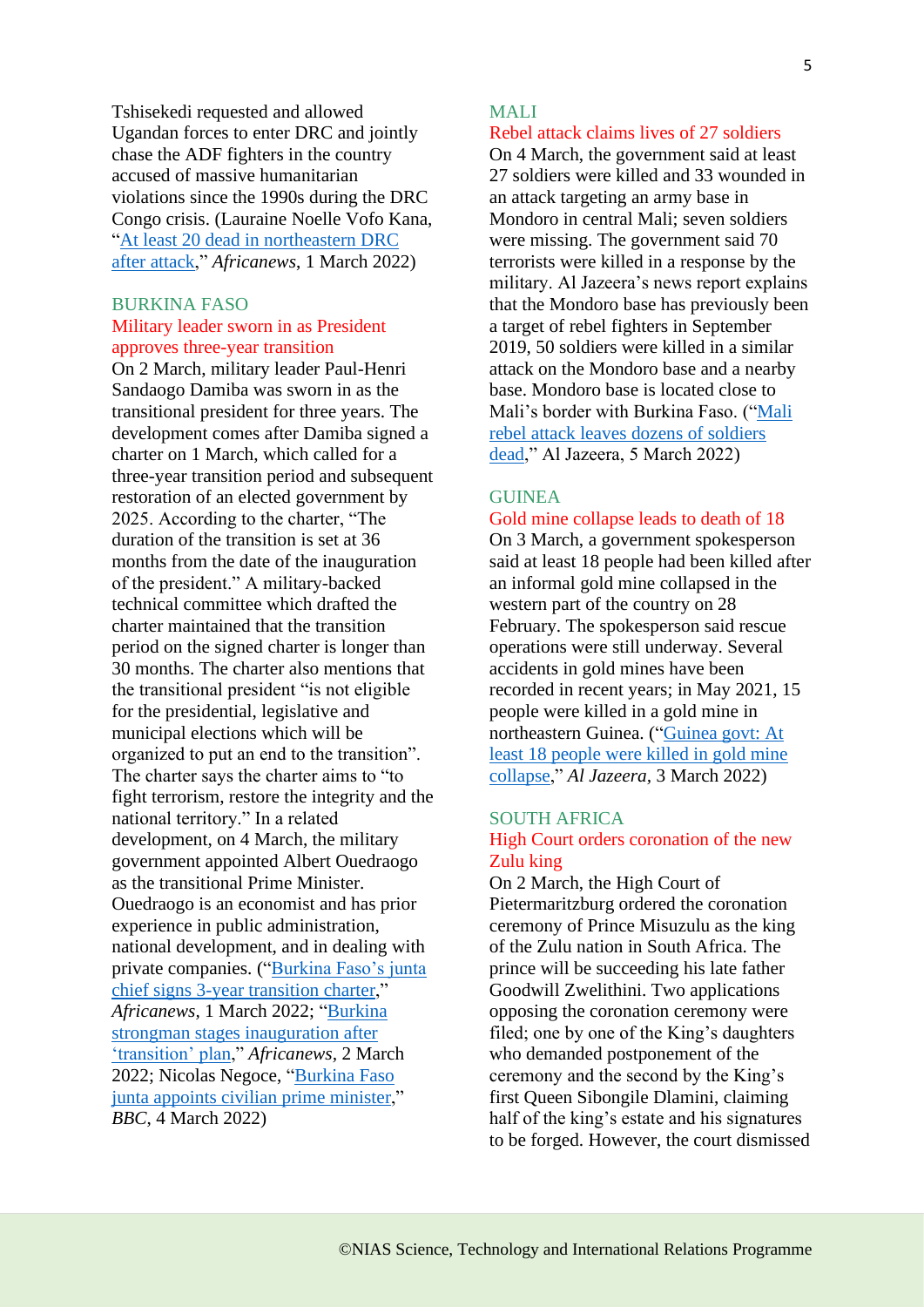both the opposing claims and favoured the coronation of Prince Misuzulu. (Lauraine Noelle Vofo Kana, ["S.Africa: Coronation](https://www.africanews.com/2022/03/02/s-africa-coronation-of-prince-misuzulu-to-go-ahead-court-rules/)  [of Prince Misuzulu to go ahead, court](https://www.africanews.com/2022/03/02/s-africa-coronation-of-prince-misuzulu-to-go-ahead-court-rules/)  [rules,](https://www.africanews.com/2022/03/02/s-africa-coronation-of-prince-misuzulu-to-go-ahead-court-rules/)" *Africanews,* 2 March 2022)

#### **GENDER**

African countries adopt Common Africa Position on gender and climate change On 3 March, a press release from the African Union said African countries had recently adopted the Common African Position to ensure gender equality in climate action agenda. The Common Africa Position calls for fulfilling existing commitments to the Rio convention and Sendai Framework; strengthening statistical offices to carry out gender analysis on climate change; chart out plans to ensure actions to address climate change and disaster risks are gender-responsive and so on. The press release said that the Deputy Chairperson of the AU Commission "acknowledged that women's livelihoods tend to be climate-sensitive, and endangers women more than men." (["African Countries adopt Common](https://au.int/en/pressreleases/20220303/african-countries-adopt-common-african-position-integrate-gender-equality)  [African Position to Integrate Gender](https://au.int/en/pressreleases/20220303/african-countries-adopt-common-african-position-integrate-gender-equality)  [Equality in Climate Action Agenda,](https://au.int/en/pressreleases/20220303/african-countries-adopt-common-african-position-integrate-gender-equality)" *African Union*, 3 March 2022)

## INTERNATIONAL African Union concerned about reports on Africans trying to flee Ukraine

On 28 February, the African Union raised concerns over reports that African nationals were being stopped from leaving Ukraine amid the conflict. The statement from the AU said the AU Chair and the Chairperson of the AU Commission "are particularly disturbed by reports that African citizens on the Ukrainian side of the border are being refused the right to cross the border to safety." The two Chairs maintained that "all people have the right to cross international borders during the conflict, and as such, should enjoy the same rights to cross to safety from the conflict in Ukraine, notwithstanding their nationality or racial identity." The statement said: "Reports that Africans are singled out for unacceptable dissimilar treatment would be shockingly racist and in breach international law." (["Statement](https://au.int/en/pressreleases/20220228/statement-ill-treatment-africans-trying-leave-ukraine)  [of the African Union on the reported ill](https://au.int/en/pressreleases/20220228/statement-ill-treatment-africans-trying-leave-ukraine)  [treatment of Africans trying to leave](https://au.int/en/pressreleases/20220228/statement-ill-treatment-africans-trying-leave-ukraine)  [Ukraine,](https://au.int/en/pressreleases/20220228/statement-ill-treatment-africans-trying-leave-ukraine)" *African Union*, 28 February 2022)

#### About the authors

Apoorva Sudhakar is a Project Associate at the National Institute of Advanced Studies and Poulomi Mondal is a postgraduate scholar at the South Asian Studies Centre at the Pondicherry University.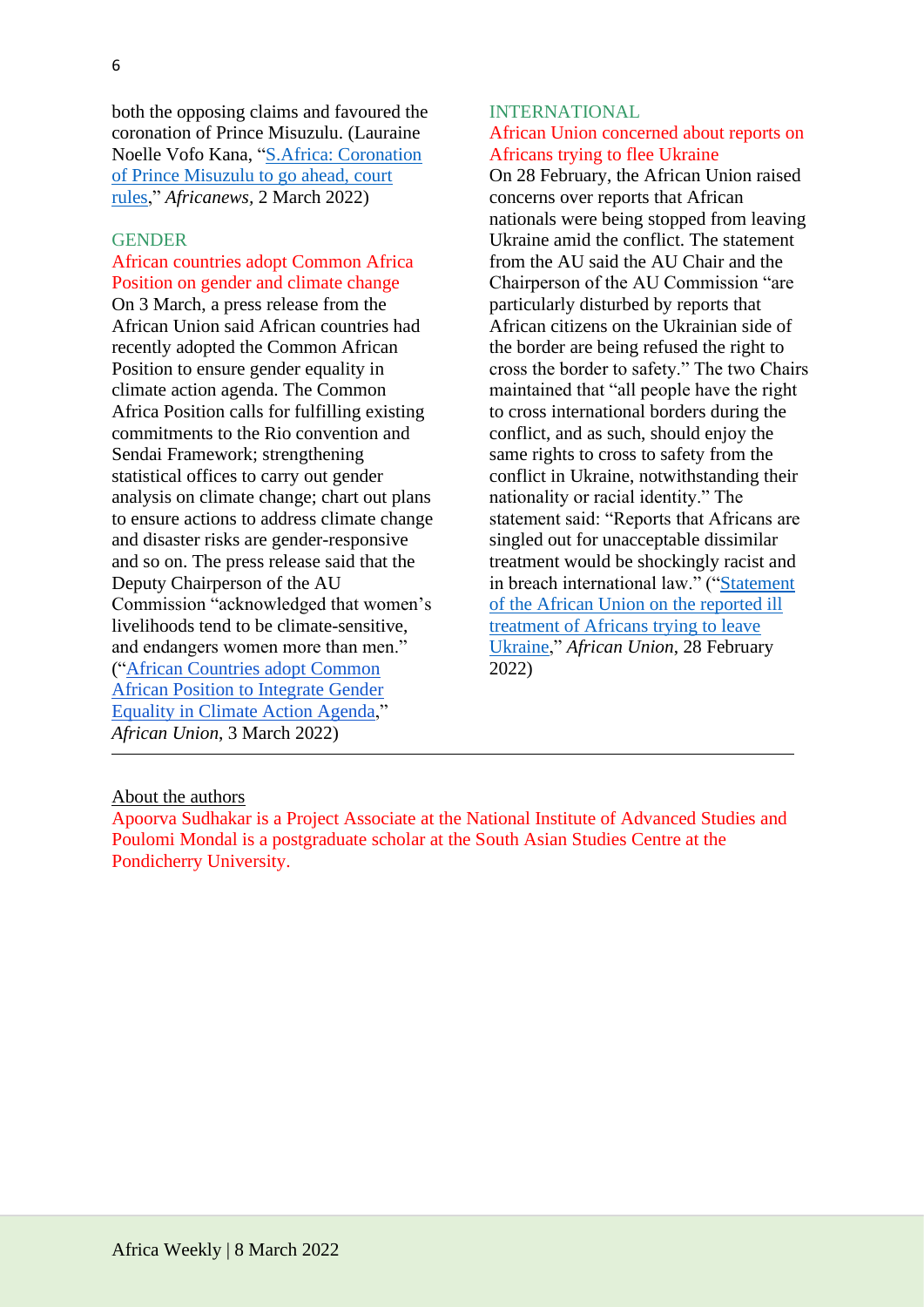#### About NIAS Africa Studies

As a part of the area studies initiatives, the Institute started a focussed study on Pakistan in 2020. In 2021, it expanded the area studies to include Europe Studies, China Reader, and Maritime Studies. In 2022, the Science, Technology and International Relations (STIR) programme at the Institute is further expanding its area studies, to include Africa.

The primary focus of NIAS Africa studies would be on the following five verticals: contemporary political issues, colonial legacies, problems of governance, civil-military equations, and the rise of radical Islamic groups. The primary objective is to study Africa from an internal prism. ,

NIAS Africa Studies would include a series of expert lectures, workshops, publications and a weekly exclusively focussed on Africa. The initiative also aims to create a network of young scholars studying Africa and also African scholars studying in various Indian institutions.

About the team

#### *Apoorva Sudhakar*

Apoorva Sudhakar is a Project Associate at the School of Conflict and Security Studies at the National Institute of Advanced Studies. Her areas of interest include peace and conflict in Africa and South Asia. She has previously worked on the conflict over the Nile Dam and the abductions in Nigeria.

#### *Harshita Rathore*

Harshita Rathore is a Research Assistant at School of Conflict and Security Studies, National Institute of Advanced Studies (NIAS), Bangalore. As part of her

research, she looks at issues relating to environment, gender and ethnic movements in Africa. Her other areas of interest include governance and humanitarian affairs in North Korea.

#### *Mohamad Aseel Ummer*

Mohamad Aseel Ummer is a postgraduate scholar in International Relations and Political Science at the Central University of Kerala. His areas of interest include conflicts in Africa and the rising threat of Islamist insurgency in the continent, and political dynamics in Southeast Asia.

#### *Anu Maria Joseph*

#### Anu Maria Joseph is a postgraduate

scholar at Department of Political Science in Madras Christian College, Chennai. Her areas of interest include democracy in Africa, human rights issues, ethnic conflicts in Africa, Afro-European and Afro-China relations.

#### *Poulomi Mondal*

Poulomi Mondal is a postgraduate scholar at the South Asian Studies Centre at the Pondicherry University. Her interests include governance in the Sahel, Eastern and Central Africa, and issues related to maritime governance and non-traditional

security.